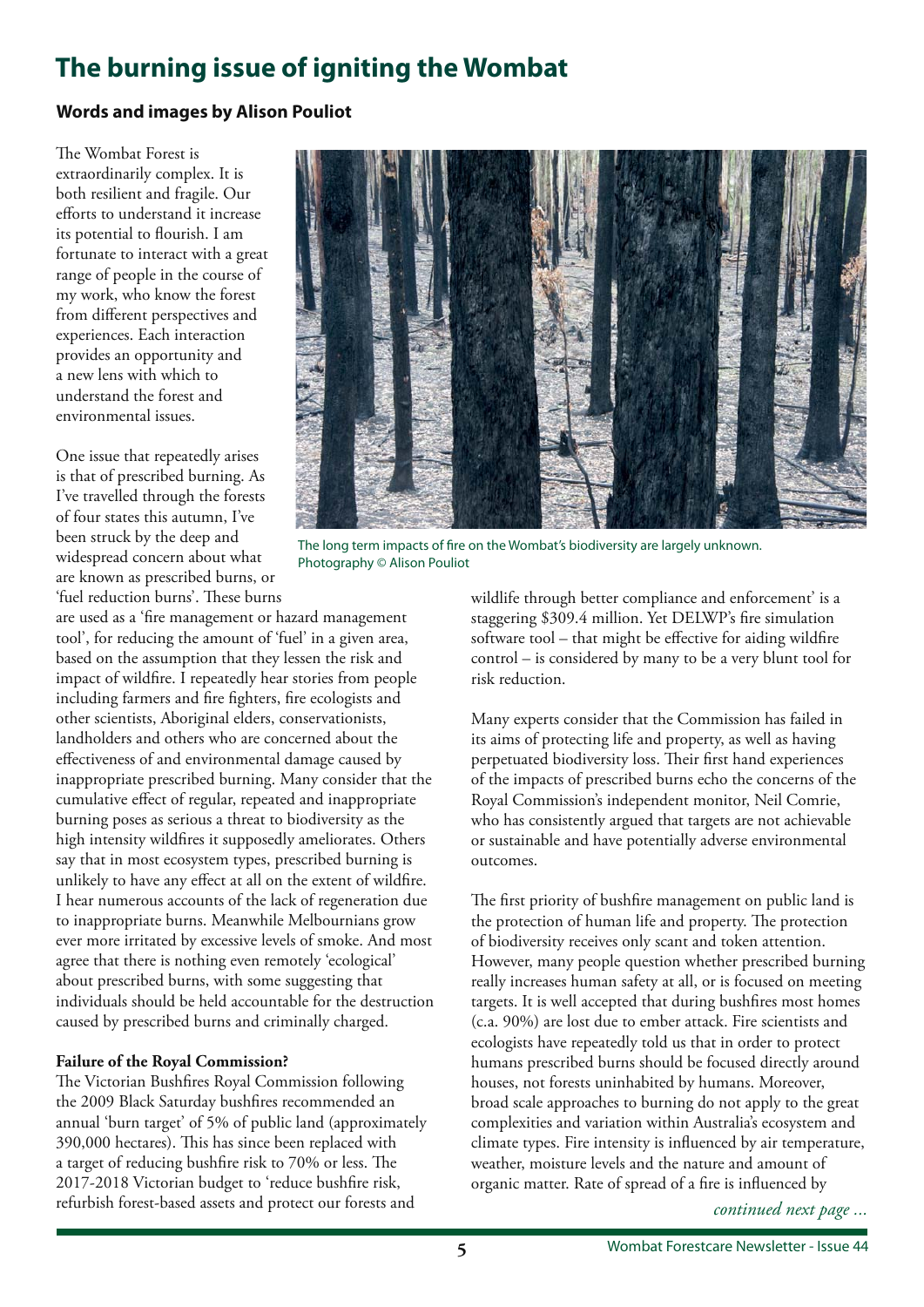topography, wind speed, vegetation type and moisture levels along with other factors. Grasslands, sclerophyll forests, temperate rainforests and other ecosystems all function in very diferent ways, including in their adaptations to fre. Enormous variation also occurs within the one ecosystem type. I am not a fre scientist and recognise the detailed assessments, preparation and planning necessary to determine burning regimes, yet too often it appears that burns are not tailored specifcally to local ecologies, climates and situations.



The destruction of stags (standing dead trees) through prescribed burns means the loss of vital habitat for gliders, birds and numerous other animals that rely on hollows as habitat. Photography © Alison Pouliot

#### **Are burns efective?**

Opinions inevitably vary regarding the efectiveness of burns but the bottom line is that peer-reviewed scientifc research shows that prescribed burns have a short term effect, reducing so-called 'fuel loads' for only about three years. Repeated burning at this interval is not only impossible, especially given the ever narrowing burning window due to human-induced climate change, but more signifcantly, the frequency of such burns on biota is largely unknown but likely to be severe. Moreover, while such burns could have some effect on controlling moderate level fires, their efectiveness with more severe fres is negligible. In some

situations they actually *increase* wildfre risk by favouring the regeneration of species that are more volatile and increasing regenerating biomass.

Burning has signifcant efects on the species composition of forest ecosystems. Frequent low intensity burns alter species composition especially in understorey plants and leaf litter inhabiting species. Changes to these habitats afect bird species that prefer shrubby undergrowth and dense leaf litter layers. This knowledge is only the tiniest piece in the jigsaw and whether species are being locally eliminated due to frequent burning in the Wombat is largely unknown. Approximately 1,500 hectares of the forest were burned this autumn. Over time, the gradual continued pressures on biota from frequent fres have a cumulative efect. Although sometimes difficult to detect and quantify, the loss of habitat and age structure reduces biodiversity, which in turn reduces forest resilience. What does this mean in real terms? It means that the forest has less capacity to respond to and recover from other stresses such as drought. It is a gradual weakening of its ability to 'cope'; to support its diversity of species and be self-sustaining. Simple and politically motivated solutions such as inappropriate fuel reduction burning should NEVER be applied to complex systems and issues.

# **So what is 'fuel'?**

Just for a moment, let's take a look at the misnomer of 'fuel'. Fuel is organic matter. Leaves, sticks, branches and other parts of plants – but also animals and fungi – that naturally accumulate. It is habitat for an incredibly diverse range of organisms that underpin the functioning of terrestrial ecosystems. It is also those organisms themselves – both dead and living. Several ecologists I've spoken with consider the notion of 'fuel load' to be 'conceptually questionable' especially in forest ecosystems. I suggest we move beyond the reductionist notion of habitat as fuel that reduces the complexity of these ecosystems and their organisms to something akin to diesel, to legitimately recognise their ecological signifcance.

Within these habitats fungi form mutually benefcial relationships with the great majority of plants. In these relationships the trees provide sugars produced through photosynthesis to the fungi. In return, fungi increase the absorptive area of plant root systems, enabling them to explore more of the subterrain in search of food and water. Fungi also solubilise (make absorbable) a great range of nutrients otherwise not available to plants. Moreover, fungi provide a connective network of interactions within and across plant species. These interactions are especially important when trees are stressed as in the case of exposure to fre, drought or other environmental or human-induced stresses.

The majority of fungi that inhabit leaf litter are recyclers (also known as saprobes or saprophytes). They break down

*continued next page ...*